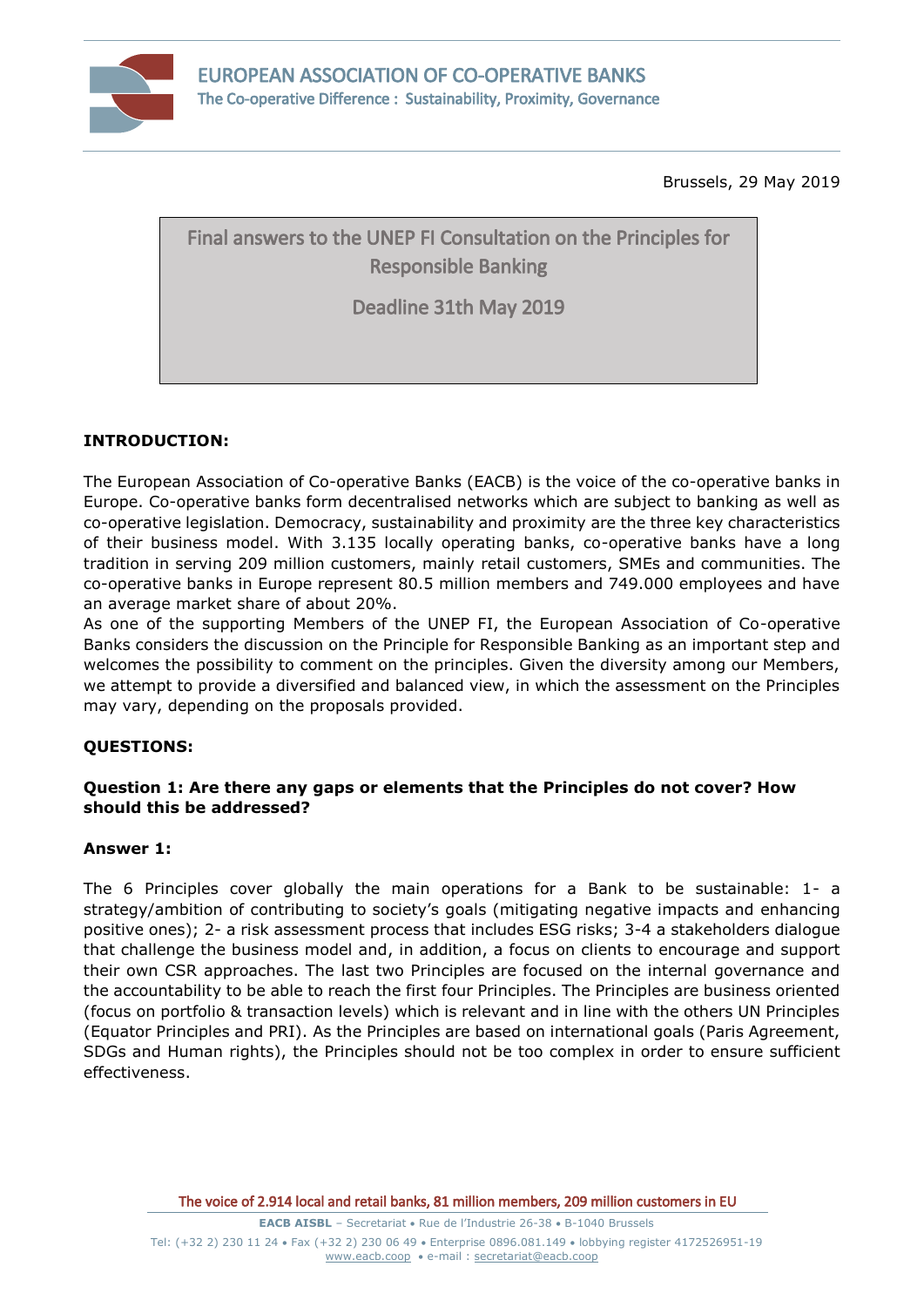



## **Q2: Do the current target setting requirements provide an effective mechanism for driving banks' alignment with and contribution to society's goals? Do you see elements in the target setting requirements or the Principles more broadly that could be strengthened/introduced to drive change even more effectively?**

## **Answer 2:**

EACB believes that, in relation to climate change, it would be interesting to gradually implement science-based targets (SBT). Mechanisms should be generated to facilitate the banking establishment of methodologies based on scientific rigor: it would be to take into consideration the initiative of the CDP, the global compact, WRI and WWF. In this view, in order to drive change more effectively, the target setting requirements could be completed by materiality assessment that can make a comparison between the different views of stakeholders.

## **Q3: Does the Implementation Guidance provide clear guidance on what is expected from banks and on how to implement the Principles? If not, what gaps do you see and how could they be addressed?**

#### **Answer 3:**

We believe that the Implementation Guidance shows a comprehensive view of international frameworks and tools that already exist, in line with the Principles. However, this wide-range of initiatives could be too complex especially for small and medium-sized banks. Even if we are aware that, in the updated implementation guidance, the three different levels for the implementation of Principles will be deleted, it would be helpful for banks which are at a starting point if the guidelines include examples for positive environmental, social and economic impacts. Especially for small and medium-sized banks, it seems hardly achievable to define key performance indicators to address, reduce and mitigate significant negative impacts.

In our opinion, the main issue is the availability of clients' data, which become even more relevant when you take into account that a large amount of clients is represented by MSMEs (in Europe there are 23 million of Micro, Small and Medium-Sized Enterprises, that represent the 98% of businesses) and retail customers. Probably, the aim of the UNEP FI Principles to support sustainable alignments of corporate and customers may raise some challenges.

Furthermore, we raise concern regarding the demand from banks to ensure that their engagement with regulators and policymakers is aligned with the goals and objectives of the UNEP FI principle.

## **Q4: Is the reporting template clear about what banks are required to report on? Answer 4:**

The reporting template is very clear about what is required.

However, the level of detailed information requested is wider than the public information disclosed. The trend in public information is actually concise and results-oriented more than describing every process, such as materiality assessment (questions 4.1 & 5.3)

The reporting template is demanding in descriptions and is focusing on providing links to the public information. Unfortunately the space seems too short (50 words) for describing precisely some processes (questions 1.2; 2.1; 4.1 or 5.3).